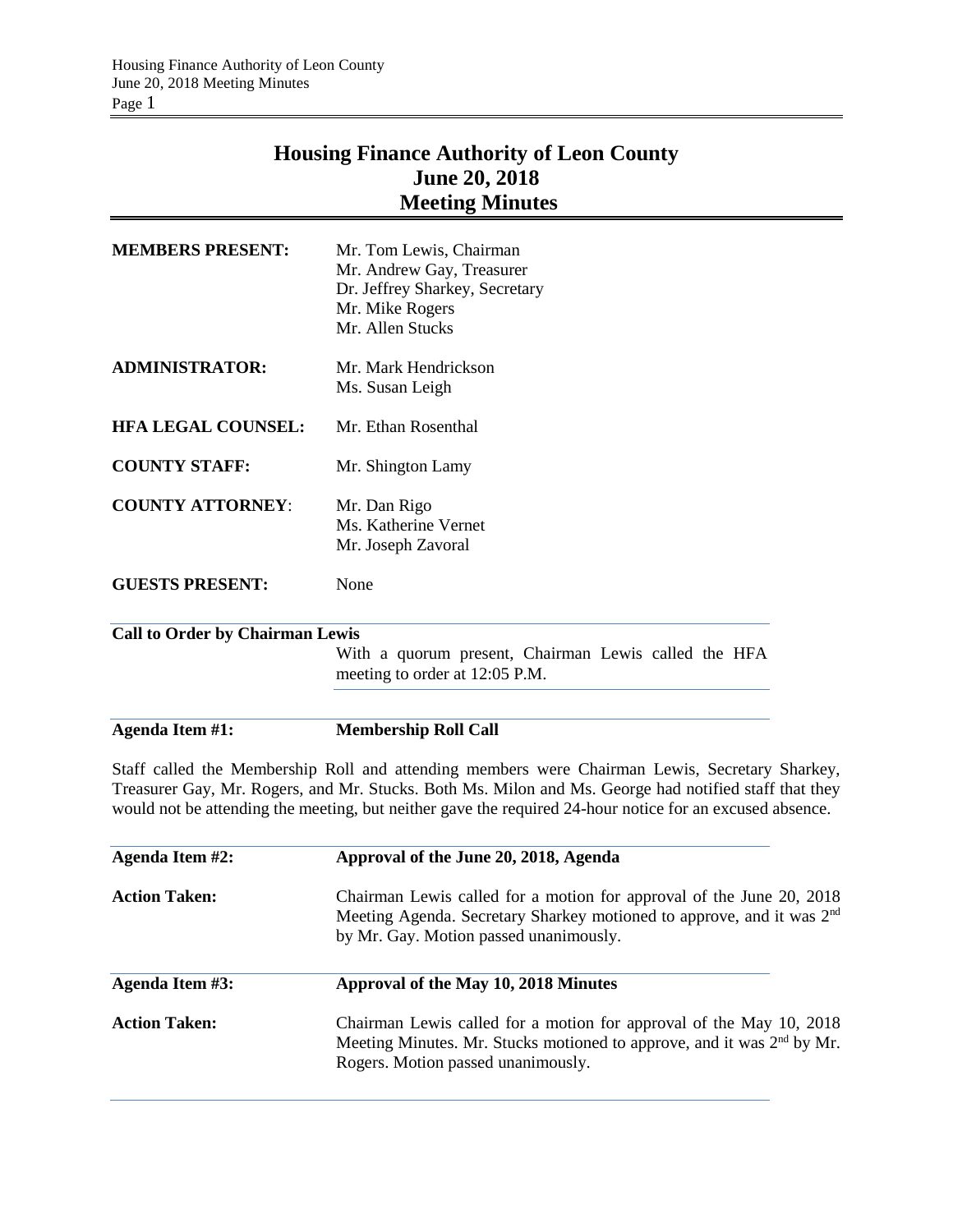## **Agenda Item #4 Public Comment**

There was no public comment.

| <b>Action Taken:</b> | No action taken          |
|----------------------|--------------------------|
| Agenda Items #5A-5G  | <b>Financial Reports</b> |

Treasurer Gay presented the Financial Reports, including the budget, balance sheet, year-to-date expenditures and income, the backup materials, and the proposed expenditure and debit card approvals.

| <b>Action Taken: 5A</b> | Mr. Stucks motioned to accept the May 2018 Financial Statement, and it<br>was $2nd$ by Mr. Rogers. Motion passed unanimously.                                   |
|-------------------------|-----------------------------------------------------------------------------------------------------------------------------------------------------------------|
| <b>Action Taken: 5C</b> | Mr. Stucks motioned to approve the proposed Expenditure and Debit Card<br>Approval list, and it was $2nd$ by Secretary Sharkey. Motion passed<br>unanimously. . |
|                         | Note: A copy of the Expenditure List is at the end of the minutes.                                                                                              |

Treasurer Gay presented a proposed budget amendment, adding \$2,500 to the line item for Marketing. He noted that the Finance Committee recommended approval of the amendment

| <b>Action Taken: 5D</b> | Secretary Sharkey motioned to approve the proposed budget amendment, |
|-------------------------|----------------------------------------------------------------------|
|                         | and it was 2 <sup>nd</sup> by Mr. Stucks. Motion passed unanimously. |

Mr. Hendrickson presented the requested funding levels for County programs with HFA funding. He noted that the Finance Committee had recommended the funding levels requested by the County.

Action Taken: 5E Mr. Stucks motioned to approve HFA funding levels for FY 18-19 of \$30,000 for the Emergency Repair Program, \$1,500 for the Home Expo, and \$1,500 for the 2019 9/11 Day of Service, with the proviso that the County include the HFA in all promotional items related to the programs and events, and it was  $2<sup>nd</sup>$  by Mr. Rogers. Motion passed unanimously.

Treasurer Gay presented a proposed RFQ for Audit Services, noting that the Finance Committee recommended approval of the RFQ. Mr. Rosenthal stated that legal counsel had reviewed and approved the RFQ, with the recommendation that the following section by added to the RFQ:

*IV. EVALUATION OF RESPONSES.* 

*Each Offeror's response that meets the requirements of this RFQ shall be evaluated by a selection committee based on the criteria described in Section III hereof. Such selection committee shall rank and recommend in order of preference the Offerors it deems most highly qualified to perform the requested audit services. The ultimate selection of the successful audit firm shall be made by the Authority Board of Directors.*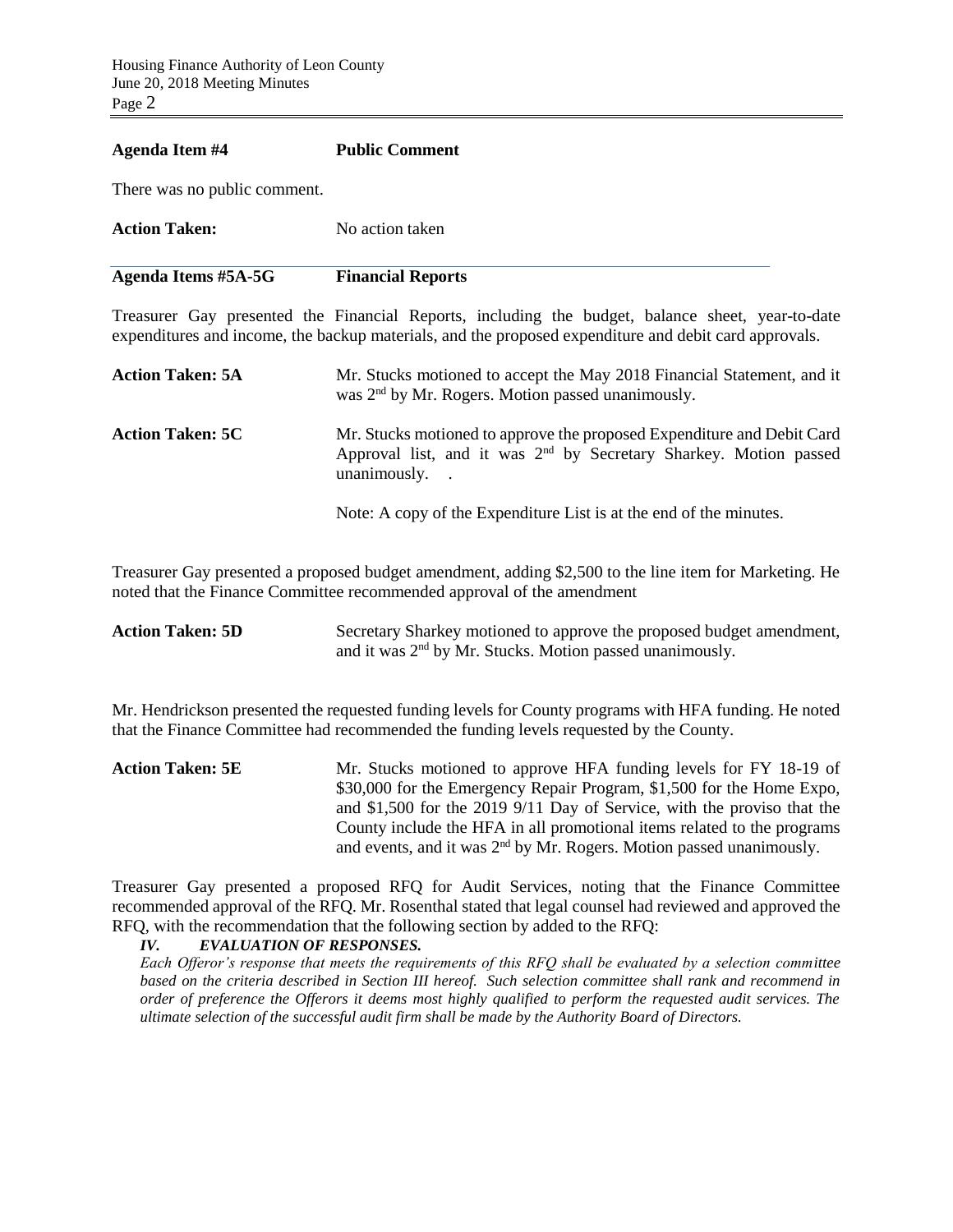| <b>Action Taken: 5F</b>                          | Mr. Stucks motioned to approve the RFQ for Audit Services, as presented<br>by Mr. Gay, and amended to add the language suggested by Mr. Rosenthal,<br>and it was 2 <sup>nd</sup> by Secretary Sharkey. Motion passed unanimously.                                                                                                                                                                                                                                                                          |
|--------------------------------------------------|------------------------------------------------------------------------------------------------------------------------------------------------------------------------------------------------------------------------------------------------------------------------------------------------------------------------------------------------------------------------------------------------------------------------------------------------------------------------------------------------------------|
| Committee, and appoint a Chair of the Committee. | Treasurer Gay presented the Finance Committee recommendation that the Chairman establish an Audit                                                                                                                                                                                                                                                                                                                                                                                                          |
| <b>Action Taken: 5G</b>                          | Chairman Lewis created an Audit Committee, appointed Mr. Stucks as<br>Chairman, and invited all members to participate on the Committee.                                                                                                                                                                                                                                                                                                                                                                   |
| Agenda Item #6A:                                 | <b>Emergency Repair Program</b>                                                                                                                                                                                                                                                                                                                                                                                                                                                                            |
|                                                  | Mr. Hendrickson and Mr. Lamy presented an update on the program and the County request to amend the<br>program guidelines to allow up to \$7,500 of repairs to mobile homes occupied by the elderly or persons<br>with special needs. A discussion of the program followed.                                                                                                                                                                                                                                |
| <b>Action Taken:</b>                             | Mr. Stucks motioned to approve the amendment to the Emergency Repair<br>guidelines, increasing the maximum award to \$7,500 to seniors or persons<br>with special needs who reside in mobile homes, and it was 2 <sup>nd</sup> by Secretary<br>Sharkey. Motion passed unanimously.                                                                                                                                                                                                                         |
| <b>Agenda Item #6B:</b>                          | <b>Real Estate.</b>                                                                                                                                                                                                                                                                                                                                                                                                                                                                                        |
|                                                  | Mr. Hendrickson reported on issues related to receiving the payment for the Sam's Lane property. Mr. Rigo<br>stated that the BOCC had approved a streamlined process related to surplus properties, and updated the<br>Board on the status of an RFQ for Real Estate Broker services. Mr. Rigo and Mr. Lamy discussed the 30<br>new surplus properties that were added to the affordable housing group, and asked that the HFA Board<br>consider whether to accept the properties at the next HFA meeting. |
| <b>Action Taken:</b>                             | The Board directed staff to obtain the list of the new 30 properties and<br>distribute to the Board.                                                                                                                                                                                                                                                                                                                                                                                                       |

Chairman Lewis appointed Mr. Rogers to serve on the County committee charged with evaluating the Real Estate Broker services proposals.

**Agenda Item #6C: Escambia HFA Marketing Report**

Mr. Hendrickson and Ms. Leigh summarized the marketing effort that had been launched in conjunction with the Parade of Homes, noting that various advertisements had been kept within budget, and noting that lenders and Escambia County paid for the majority of the marketing. Ms. Leigh described a website that was referenced in the Parade of Homes publication, that provided potential homebuyers links to participating lenders.

Action Taken: Mr. Stucks motioned to approve the expenditure of \$75 to maintain the website for the remainder of the year, and it was  $2<sup>nd</sup>$  by Secretary Sharkey. The motion passed unanimously.

> Chairman Lewis directed staff to invite participating lenders to the September HFA meeting.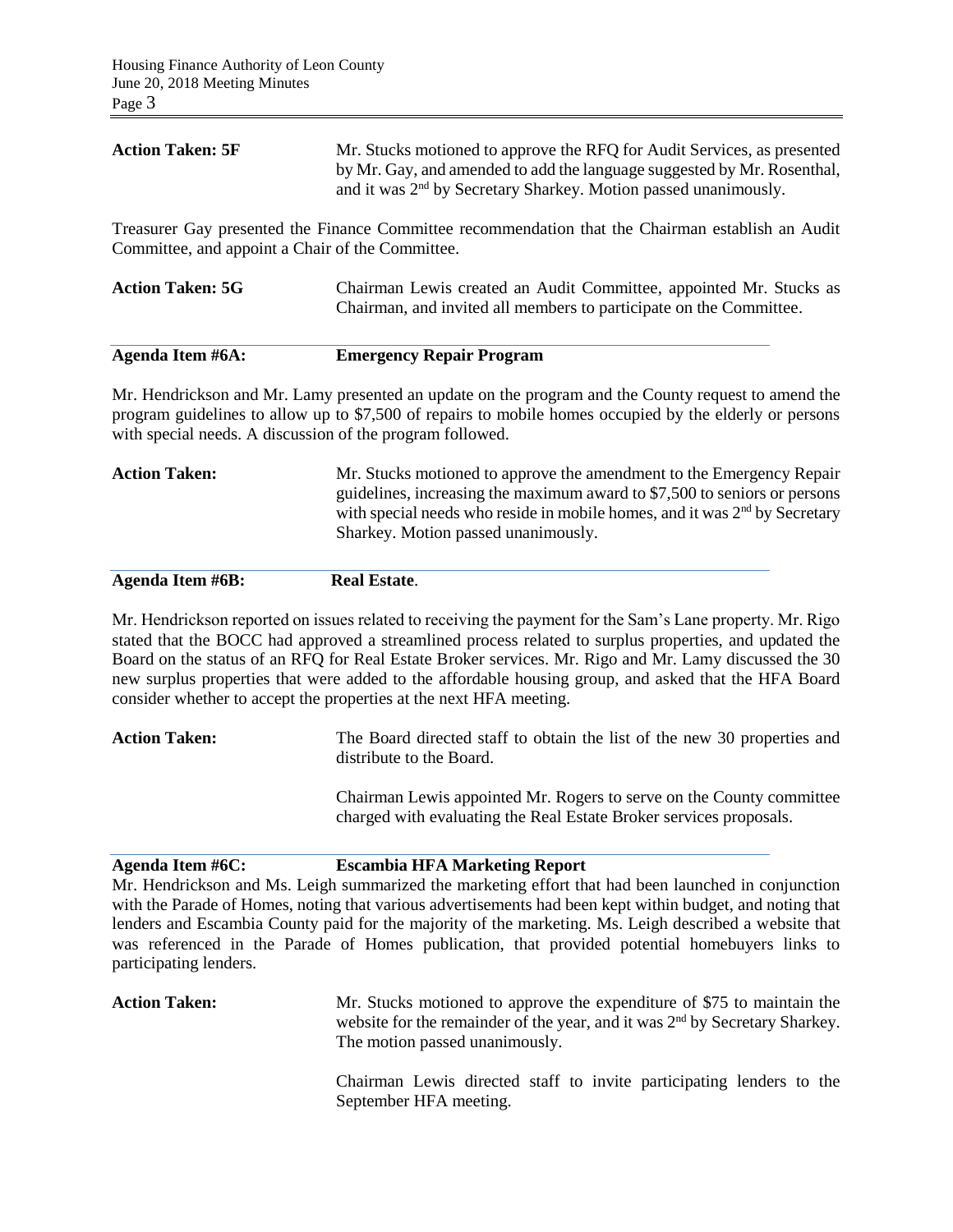| <b>Agenda Item #6D</b>                                                                                  | <b>Legal Update</b>                                                                                                                                                                                                                                                 |  |  |  |
|---------------------------------------------------------------------------------------------------------|---------------------------------------------------------------------------------------------------------------------------------------------------------------------------------------------------------------------------------------------------------------------|--|--|--|
| Mr. Rosenthal stated that the Sunshine and Ethics training would be provided at the August HFA meeting. |                                                                                                                                                                                                                                                                     |  |  |  |
| <b>Action Taken:</b>                                                                                    | None                                                                                                                                                                                                                                                                |  |  |  |
| <b>Agenda Item #6E</b>                                                                                  | "To-Do" List                                                                                                                                                                                                                                                        |  |  |  |
| Mr. Hendrickson stated that the to-do list was in the Board Packet.                                     |                                                                                                                                                                                                                                                                     |  |  |  |
| <b>Action Taken:</b>                                                                                    | No Action Required.                                                                                                                                                                                                                                                 |  |  |  |
| <b>Agenda Item #7A:</b>                                                                                 | New Business: Travel Approval to Florida ALHFA Conference<br>Mr. Hendrickson stated that he had reviewed the HFA's Travel Policy, and noted that it required specific<br>approval for each member that would be traveling to a conference.                          |  |  |  |
| <b>Action Taken:</b>                                                                                    | Mr. Stucks motioned to approve the attendance/travel to the Florida<br>ALHFA Conference in St. Petersburg, July 11-14, for Board members<br>Lewis, George, Sharkey, Rogers, and Stucks, and was 2 <sup>nd</sup> by Treasurer<br>Gay. The motion passed unanimously. |  |  |  |
| <b>Agenda Item #7B:</b>                                                                                 | <b>New Business: Stakeholder Meeting or Housing Summit</b><br>Mr. Hendrickson noted that the Board had discussed holding a stakeholder meeting, but had not held one<br>since 2015. A discussion followed, with input from Mr. Lamy.                                |  |  |  |
| <b>Action Taken:</b>                                                                                    | The Board directed staff to move forward with the concept.                                                                                                                                                                                                          |  |  |  |
| <b>Agenda Item #7C:</b>                                                                                 | <b>New Business: Community Land Trust (CLT)</b><br>The Board discussed Community Land Trusts, and the potential role for the HFA in a CLT process. Mr.<br>Lamy offered to obtain CLT training for the Board from the Florida Housing Coalition.                     |  |  |  |
| <b>Action Taken:</b>                                                                                    | Chairman Lewis appointed Dr. Sharkey as the HFA's representative on a<br>County committee that was developing an RFQ for selection of an entity<br>to serve as the CLT for Tallahassee and Leon County.                                                             |  |  |  |
| <b>Agenda Item #7D:</b>                                                                                 | <b>New Business: Tallahassee-Leon County Leadership Council</b><br>Mr. Lamy explained the new entity, and requested HFA participation.                                                                                                                              |  |  |  |
| <b>Action Taken:</b>                                                                                    | The Board requested that Chairman Lewis serve as the HFA's<br>representative on the Tallahassee-Leon County Leadership Council.                                                                                                                                     |  |  |  |
| <b>Agenda Item #7E:</b>                                                                                 | <b>New Business: August Meeting Date</b><br>Mr. Hendrickson explained the need to move the HFA meeting date to later in August.                                                                                                                                     |  |  |  |
| <b>Action Taken:</b>                                                                                    | The Board set the HFA meeting date for August 23, 2018.                                                                                                                                                                                                             |  |  |  |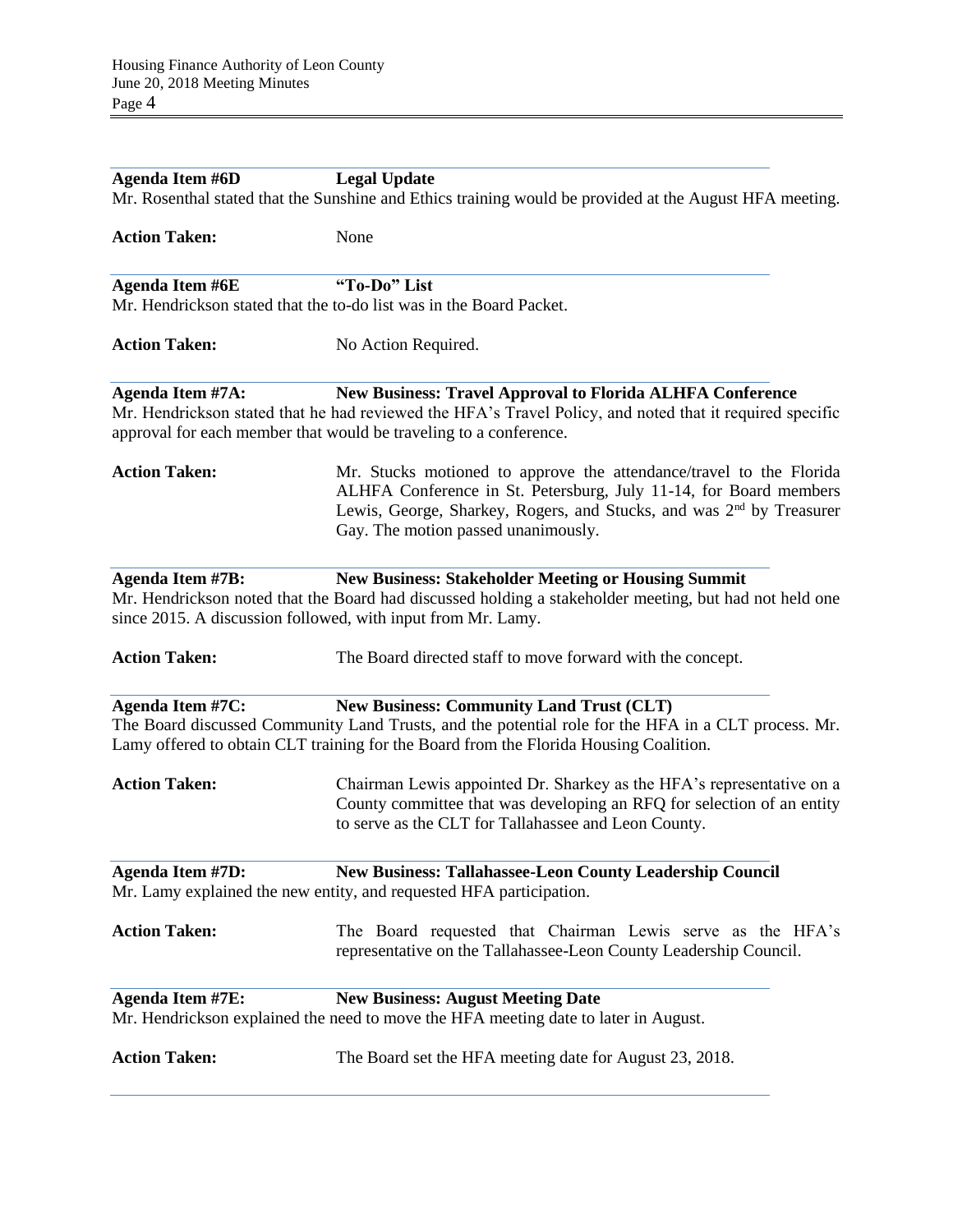## **Agenda Item # 8: Adjournment**

This meeting was adjourned at 1:02 P.M.

\_\_\_\_\_\_\_\_\_\_\_\_\_\_\_\_\_\_\_\_\_\_\_\_\_\_\_\_\_\_\_

Tom Lewis, Chairman

\_\_\_\_\_\_\_\_\_\_\_\_\_\_\_\_\_\_\_\_\_\_\_\_\_\_\_\_\_\_\_ Jeffrey Sharkey, Secretary Date:

## **CHECK PAYMENT TO PAYMENT FOR Dates AMOUNT** Administrator | 5-15-18 to 6-14-18 | \$ 3,583.33 **1035 The Hendrickson Company Administrator 6/20/2018 \$ 3,583.33 The Hendrickson Company Operating Supplies \$ -**  Legal 1-27-18 to 6-6-18 \$ 1,703.42 **1036 Nabors Giblin & Nickerson Legal 6/20/2018 \$ 1,703.42**  Land Parcel Ads **Promotional Promotional due 3-15-18** \$ 1,046.60 **1025 Tallahassee Democrat Promotional\*1 5/16/2018 \$ 1,046.60**  Home Expo **Promotional** due 5-10-18 <br>
and  $\begin{array}{|c|c|c|c|c|c|}\n\hline\n\end{array}$  Promotional due 5-10-18 <br>  $\begin{array}{|c|c|c|c|c|}\n\hline\n\end{array}$  5 1,427.71 **1026 Leon County Promotional\*1 5/16/2018 \$ 3,027.71**  FLALHFA Sponsorship Promotional due 5-16-18 \$ 1,000.00

**EXPENDITURE & DEBIT CARD APPROVALS: JUNE 20, 2018**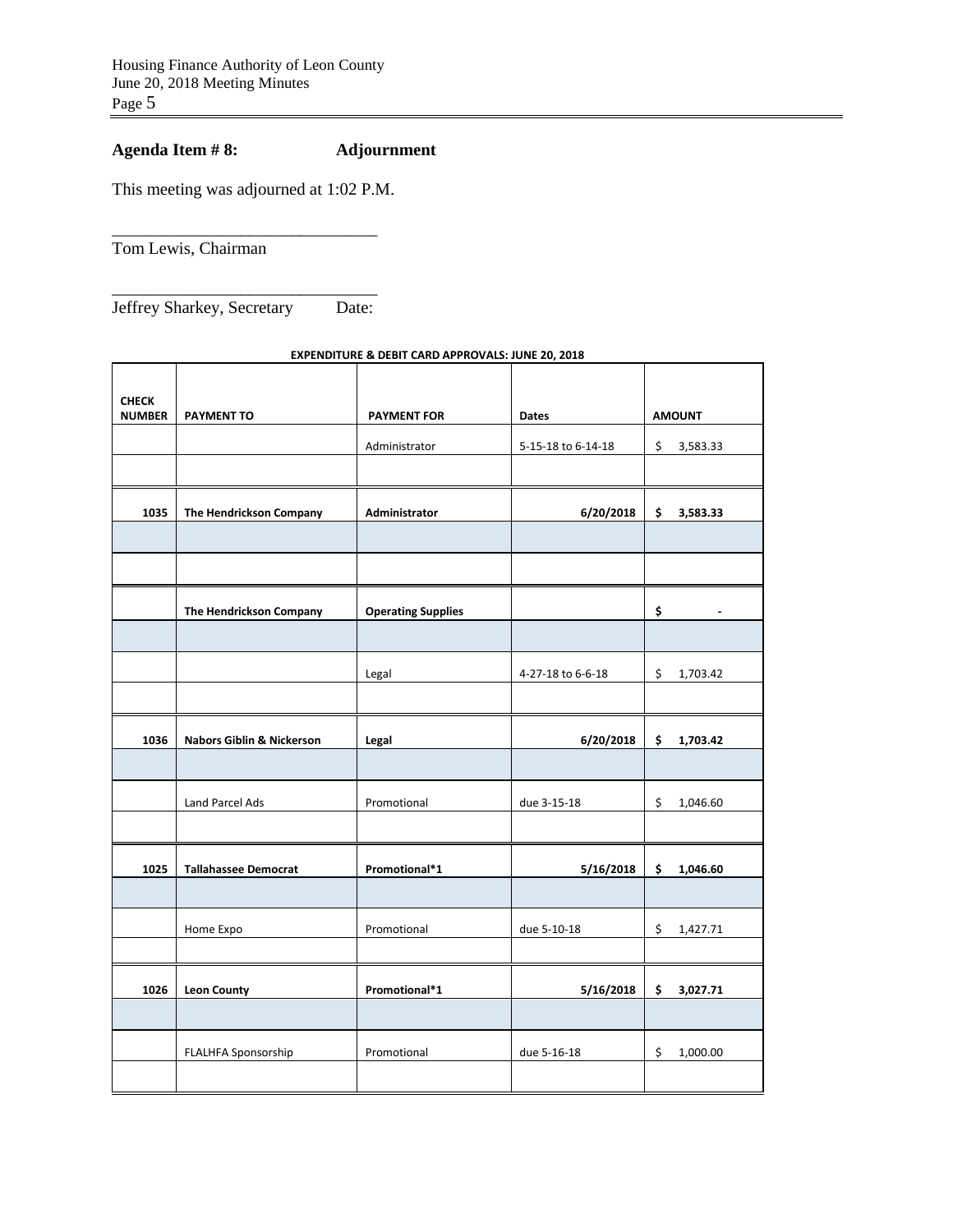| 1027          | <b>Florida ALHFA</b>                                     | Promotional*1 | 5/16/2018   | \$<br>1,000.00 |
|---------------|----------------------------------------------------------|---------------|-------------|----------------|
|               |                                                          |               |             |                |
|               | Board Insurance                                          | Insurance     | due 5-10-18 | \$<br>401.00   |
|               |                                                          |               |             |                |
| 1028          | <b>Auto-Owners Insurance</b>                             | Insurance*1   | 5/16/2018   | \$<br>401.00   |
|               |                                                          |               |             |                |
|               | Single Family Advertisement                              | Promotional   | 5/2/2018    | \$<br>1,100.00 |
|               |                                                          |               |             |                |
| 1029          | <b>Homes &amp; Land Magazine</b>                         | Promotional*1 | 6/7/2018    | \$<br>1,100.00 |
|               |                                                          |               |             |                |
|               | Transfer of Lender Payment                               | Promotional   | 6/1/2018    | \$<br>500.00   |
|               |                                                          |               |             |                |
| 1030          | <b>Escambia County HFA</b>                               | Promotional*1 | 6/7/2018    | 500.00<br>\$   |
|               |                                                          |               |             |                |
| 1031          | FLALHFA Travel Advance: Lewis                            | Travel        | 6/20/2018   | \$<br>355.22   |
| 1032          | FLALHFA Travel Advance: Stucks                           | Travel        | 6/20/2018   | \$<br>415.09   |
| 1033          | FLALHFA Travel Advance:<br>Rogers                        | Travel        | 6/20/2018   | \$<br>386.83   |
| 1031-<br>1033 | <b>Travel Advances</b>                                   | Travel        | 6/20/2018   | \$<br>1,157.14 |
|               |                                                          |               |             |                |
|               | <b>FLALHFA Conference</b><br>Registration: Lewis         | Travel        | 6/20/2018   | \$<br>650.00   |
|               | <b>FLALHFA Conference</b><br>Registration: George        | Travel        | 6/20/2018   | \$<br>650.00   |
|               | <b>FLALHFA Conference</b><br>Registration: Stucks        | Travel        | 6/20/2018   | \$<br>650.00   |
|               | <b>FLALHFA Conference</b><br><b>Registration: Rogers</b> | Travel        | 6/20/2018   | \$<br>650.00   |
|               | <b>FLALHFA Conference</b><br>Registration: Sharkey       | Travel        | 6/20/2018   | \$<br>650.00   |
| 1034          | <b>Conference Registrations</b>                          | <b>Travel</b> | 6/20/2018   | \$<br>3,250.00 |

| <b>DEBIT</b><br><b>CARD</b> | <b>PAYMENT TO</b>  | <b>PAYMENT FOR</b>               | <b>Dates</b> | <b>AMOUNT</b> |
|-----------------------------|--------------------|----------------------------------|--------------|---------------|
|                             |                    |                                  |              |               |
|                             | Jersey Mike's Subs | <b>Operating Supplies: Lunch</b> | 5/10/2018    | 102.13        |
|                             |                    |                                  |              |               |
|                             | Jersey Mike's Subs | <b>Operating Supplies: Lunch</b> | 6/7/2018     | Ś<br>81.70    |